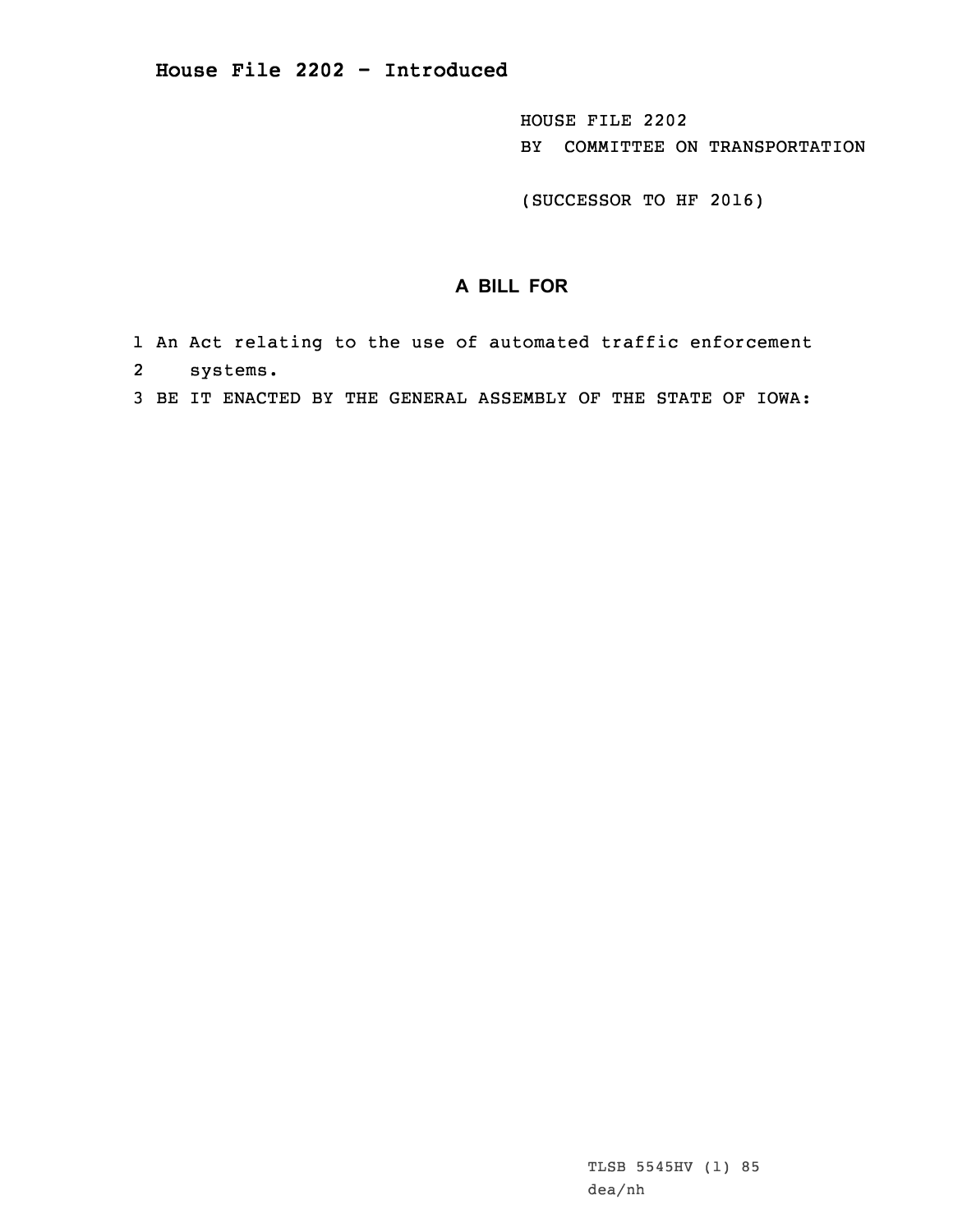1 Section 1. Section 321.1, Code 2014, is amended by adding 2 the following new subsection:

<sup>3</sup> NEW SUBSECTION. 95. *"Automated traffic enforcement system"* 4 means <sup>a</sup> device with one or more sensors working in conjunction 5 with at least one of the following:

 *a.* An official traffic-control signal, to produce recorded images of motor vehicles entering an intersection against <sup>a</sup> flashing red light, steady circular red light, or <sup>a</sup> steady red 9 arrow.

 *b.* An official traffic-control signal at <sup>a</sup> railroad grade crossing, as described in section 321.342, to produce recorded images of vehicles violating <sup>a</sup> flashing red or steady circular red light.

14 *c.* <sup>A</sup> speed measuring device, to produce recorded images of 15 motor vehicles travelling at <sup>a</sup> prohibited rate of speed.

16 Sec. 2. NEW SECTION. **321.5A Automated traffic enforcement** 17 **systems.**

 The state or <sup>a</sup> local authority shall not use an automated traffic enforcement system except as provided in this section. 1. <sup>A</sup> local authority may by ordinance authorize the use of automated traffic enforcement systems to detect violations of posted speed limits or official traffic-control signals which constitute municipal or county infractions.

24 2. <sup>A</sup> local authority shall provide signage, in conformance with the uniform system adopted pursuant to section 321.252, giving notice of the use of an automated traffic enforcement system on the approach to each location where an automated traffic enforcement system is in use as follows:

29 *a.* <sup>A</sup> sign shall be posted on each road on the approach to 30 the next traffic-control signal where an automated traffic 31 enforcement system is in use.

32 *b.* <sup>A</sup> sign shall be posted on the approach to the next speed 33 limit zone on <sup>a</sup> road where an automated traffic enforcement 34 system is being used for speed limit enforcement.

35 *c.* <sup>A</sup> temporary sign shall be positioned or posted on the

-1-

LSB 5545HV (1) 85 dea/nh 1/5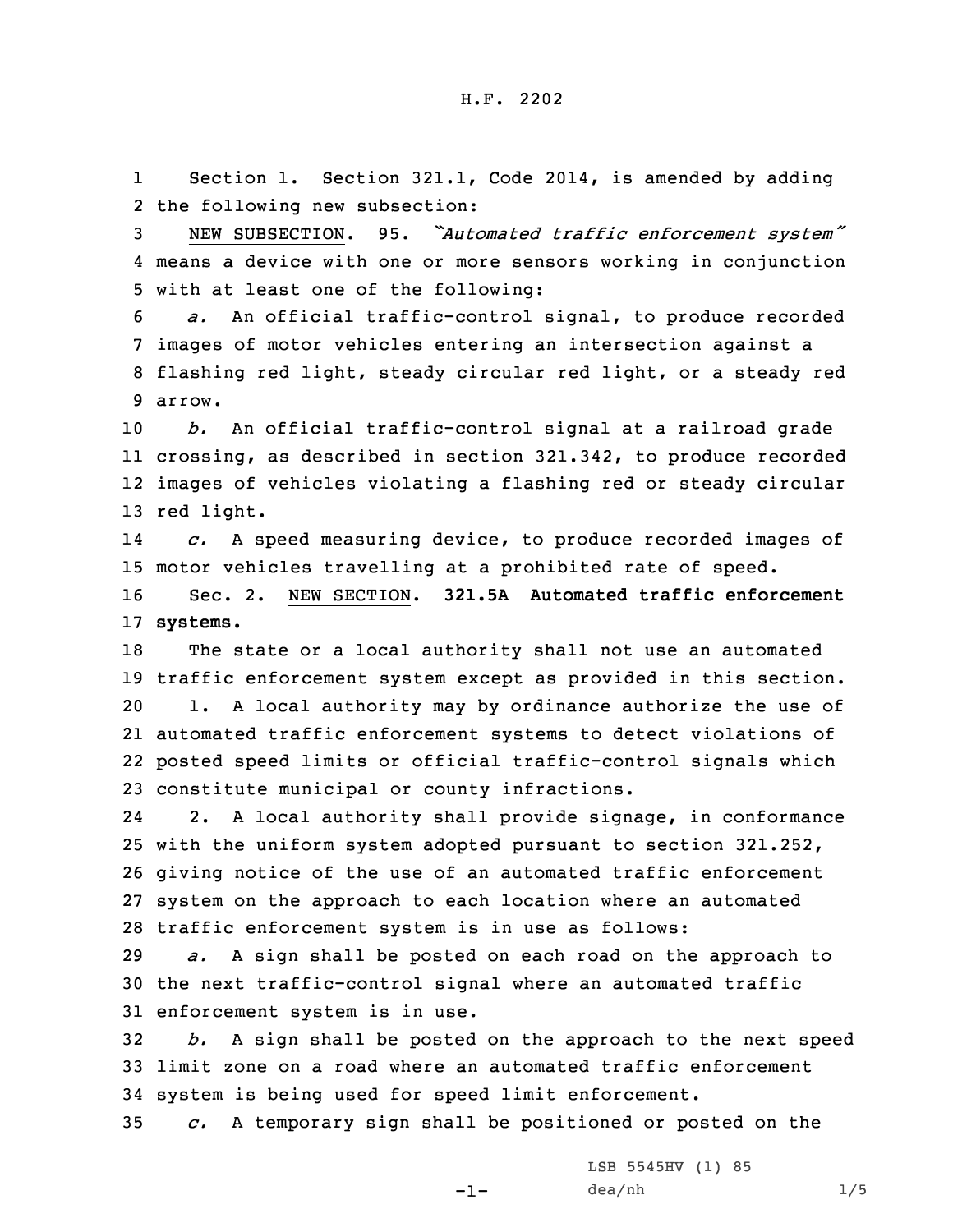H.F. 2202

 approach to each location where <sup>a</sup> mobile automated traffic enforcement system is being used for speed limit enforcement. *d.* <sup>A</sup> temporary or permanent sign giving notice of the use of an automated traffic enforcement system for the enforcement of speed limits shall be positioned or posted at <sup>a</sup> distance in advance of the automated traffic enforcement system which, in relation to the applicable speed limit, would provide adequate notice to <sup>a</sup> motor vehicle operator travelling at the speed limit before entering the range of the automated traffic enforcement system.

11 3. Recorded images produced by an automated traffic enforcement system evidencing <sup>a</sup> violation of <sup>a</sup> posted speed limit or an official traffic-control signal shall be reviewed by <sup>a</sup> peace officer of the local law enforcement agency to affirm that <sup>a</sup> violation occurred and the identity of the motor vehicle involved in the violation. If following the officer's review, <sup>a</sup> notice of <sup>a</sup> fine or citation is issued to the owner of the motor vehicle involved in the violation, the following requirements apply:

20 *a.* An affidavit bearing the written or electronic signature 21 of the peace officer shall be included on the notice or 22 citation.

23 *b.* The notice or citation shall contain <sup>a</sup> statement, in bold 24 type, regarding the process for appealing the fine.

 *c.* The notice or citation shall be sent by ordinary mail to the owner of the motor vehicle involved not more than thirty days following the incident giving rise to the notice of <sup>a</sup> fine or citation, as evidenced by the postmark.

 4. <sup>A</sup> local authority shall not charge the owner of <sup>a</sup> motor vehicle administrative costs in addition to any civil penalty imposed for <sup>a</sup> violation detected by an automated traffic enforcement system. Civil penalties imposed for such violations shall not exceed the following amounts:

34 *a.* For <sup>a</sup> violation of an official traffic-control signal, 35 seventy-five dollars.

 $-2-$ 

LSB 5545HV (1) 85 dea/nh 2/5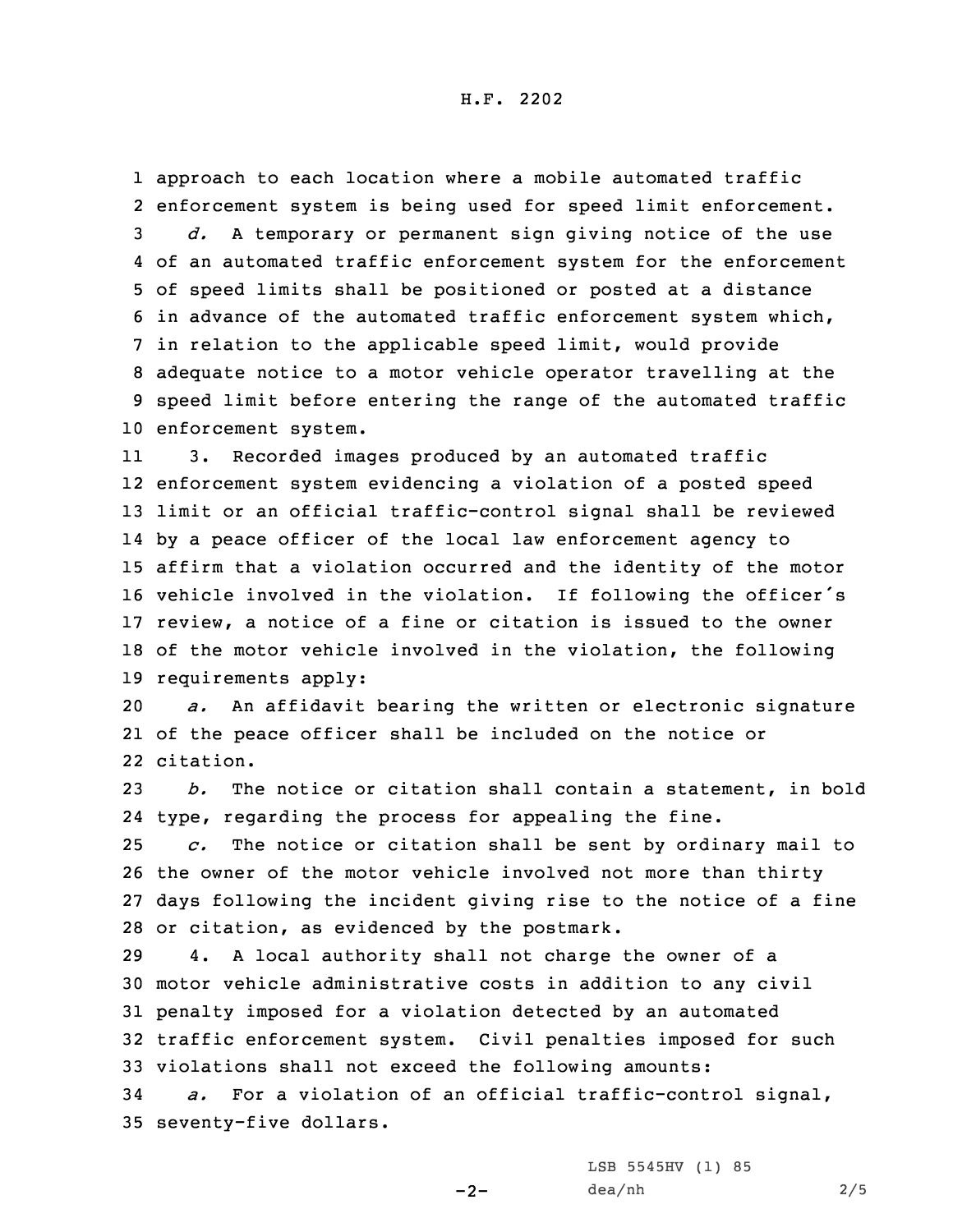1 *b.* For <sup>a</sup> violation of <sup>a</sup> speed limit, the amount of the fine established in section 805.8A for an equivalent speeding violation charged as <sup>a</sup> scheduled violation, subject to the limitation established in section 331.302, subsection 2, for violation of <sup>a</sup> county ordinance, or the limitation established in section 364.3, subsection 2, for violation of <sup>a</sup> city ordinance.

 5. <sup>A</sup> local authority that uses an automated traffic enforcement system shall file annually with the department of public safety <sup>a</sup> report comparing the type and rate of accidents that occurred at each location where an automated traffic enforcement system was employed during the previous year to the type and rate of accidents at the same location during the previous consecutive year. The report shall be kept on file and used by the governing body of the local authority in evaluating the effectiveness of the automated traffic enforcement program in improving public safety.

 Sec. 3. EXISTING AUTOMATED TRAFFIC ENFORCEMENT SYSTEMS —— VALIDITY OF PRIOR NOTICES AND CITATIONS. Notices mailed or citations issued for violations committed prior to the effective date of this Act, pursuant to <sup>a</sup> local ordinance authorizing the use of an automated traffic enforcement system, shall not be invalidated by the enactment of this Act and shall be processed according to the provisions of the law under which they were authorized.

## 26 EXPLANATION

27 **The inclusion of this explanation does not constitute agreement with** <sup>28</sup> **the explanation's substance by the members of the general assembly.**

29 This bill authorizes and restricts the use of automated 30 traffic enforcement (ATE) systems by state and local highway 31 authorities.

 The bill defines "automated traffic enforcement system" as <sup>a</sup> device with one or more sensors working in conjunction with at least one of the following: an official traffic-control signal at an intersection, an official traffic-control signal

 $-3-$ 

LSB 5545HV (1) 85  $dea/nh$  3/5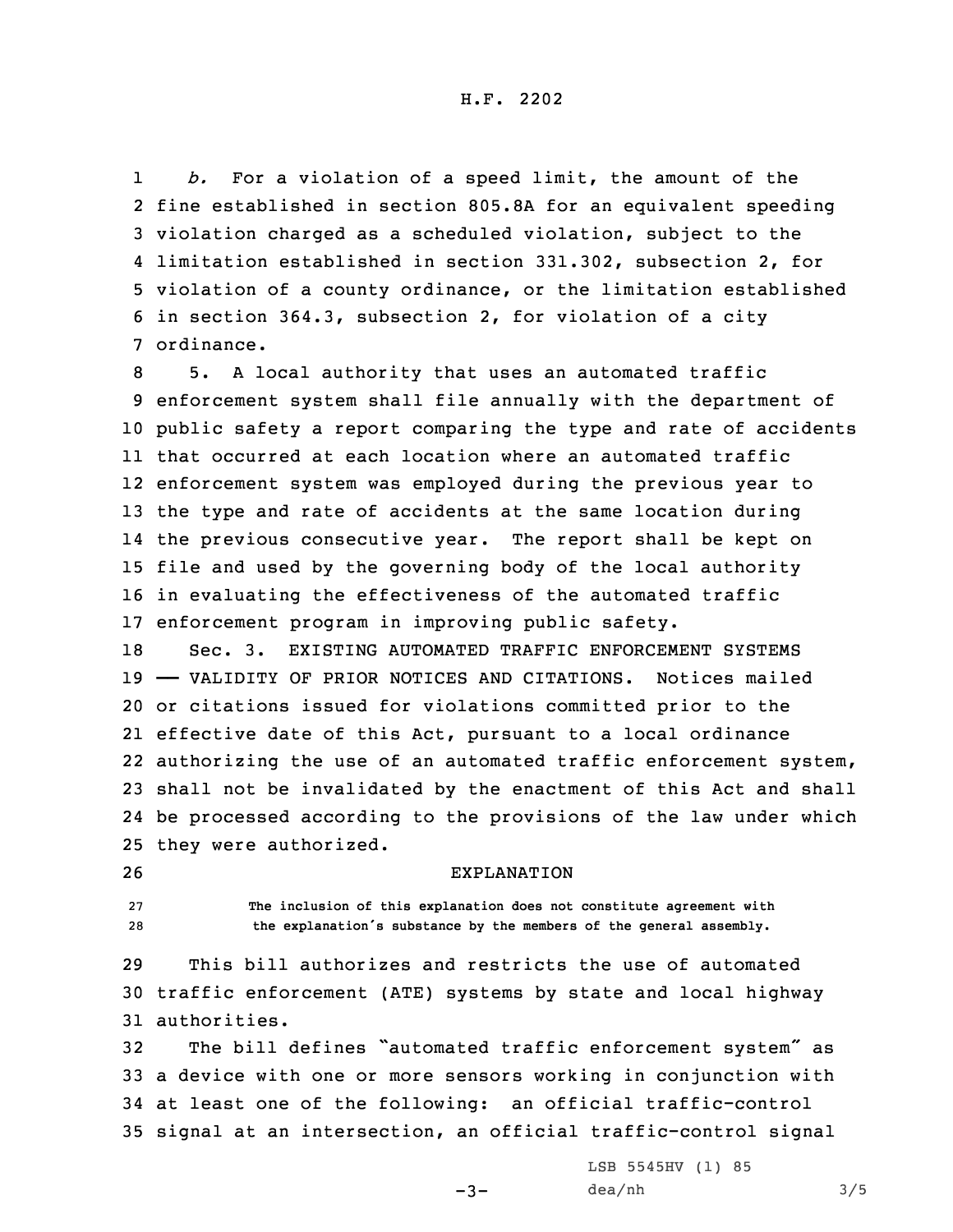H.F. 2202

 at <sup>a</sup> railroad grade crossing, or <sup>a</sup> speed measuring device. An ATE system records images of vehicles violating an associated traffic-control signal or <sup>a</sup> speed limit. The definition includes within its scope devices known as "red light cameras" and "speed cameras".

6 The bill authorizes the use of ATE systems in conjunction 7 with official traffic-control signals or for the enforcement of 8 speed limits pursuant to municipal or county ordinance.

 <sup>A</sup> local authority is required to post signs giving notice of the use of an ATE system on the approach to each location where an ATE system is in use. The signage must be in conformance with the uniform system adopted by the state. The bill specifies that signs giving notice of an ATE system being used for speed limit enforcement must be positioned or posted at <sup>a</sup> distance in advance of the ATE system which would provide adequate notice to <sup>a</sup> motor vehicle operator travelling at the speed limit before entering the range of the ATE system.

 The bill requires that recorded images produced by an ATE system showing <sup>a</sup> violation of <sup>a</sup> posted speed limit or an official traffic control signal must be reviewed by <sup>a</sup> peace officer of the local law enforcement agency to affirm that the violation occurred and the identity of the motor vehicle involved in the violation. A notice of <sup>a</sup> fine or citation issued to the owner of the motor vehicle must include an affidavit bearing the written or electronic signature of the peace officer and <sup>a</sup> statement, in bold type, regarding the process for appealing the fine. The notice or citation must be mailed to the owner within 30 days following the occurrence of the violation, as evidenced by the postmark.

 The bill imposes limits on the fine amounts that may be charged by <sup>a</sup> local authority for ATE violations and prohibits <sup>a</sup> local authority from charging administrative costs in addition to <sup>a</sup> fine. The fine for <sup>a</sup> violation of an official traffic-control device is limited to \$75. For <sup>a</sup> speeding violation, the fine cannot exceed the amount of the fine set

 $-4-$ 

LSB 5545HV (1) 85  $dea/nh$  4/5